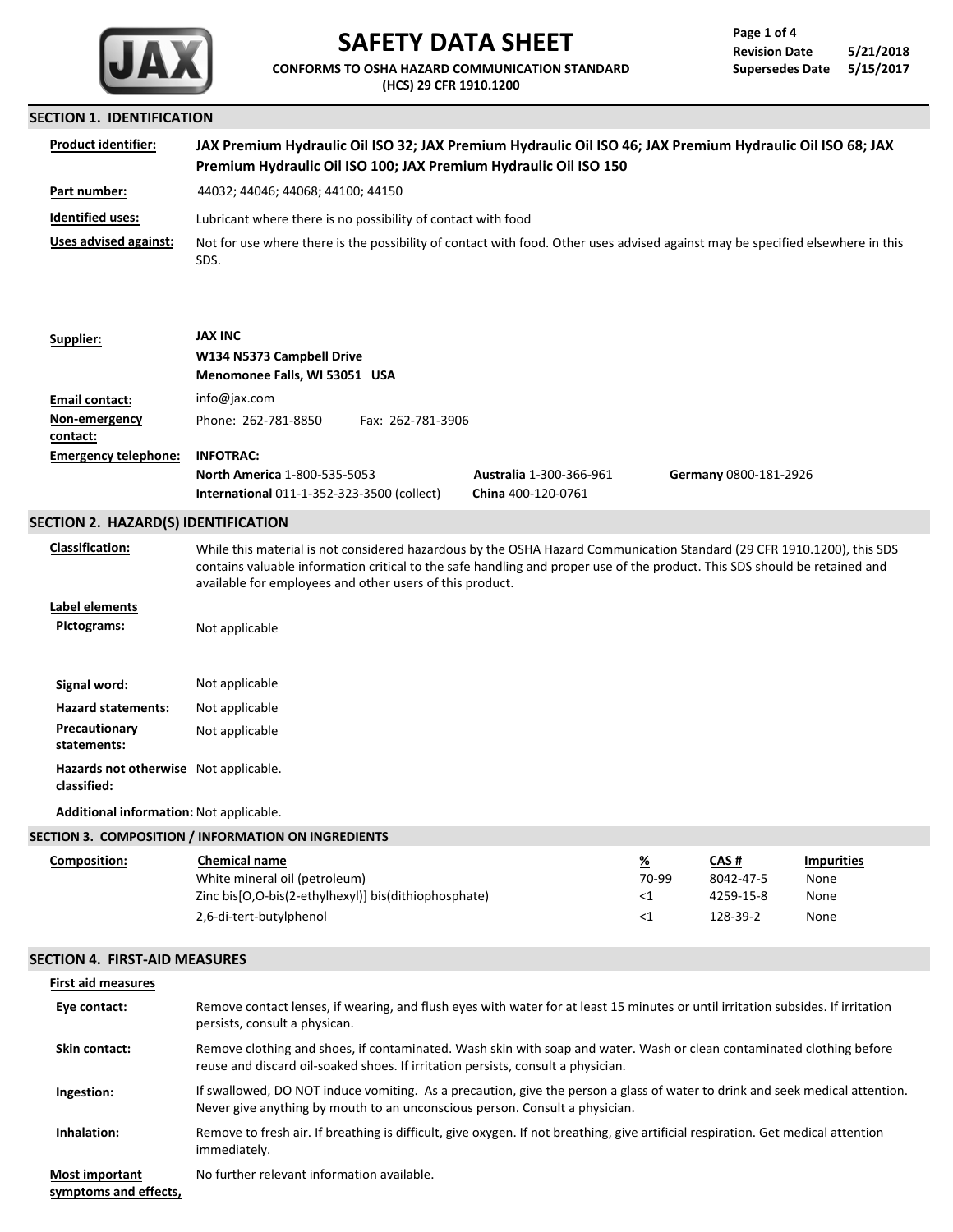### **both acute and delayed:**

| Indication of any     | No further relevant information available. |
|-----------------------|--------------------------------------------|
| immediate medical     |                                            |
| attention and special |                                            |
| treatment available:  |                                            |
|                       |                                            |

**General information:** No further relevant information available.

### **SECTION 5. FIRE-FIGHTING MEASURES**

| Suitable extinguishing<br>media:          | Extinguishing media include dry chemical, alcohol foam, and carbon dioxide. Do not use direct stream of water. Water may be<br>used to keep fire-exposed containers cool. |
|-------------------------------------------|---------------------------------------------------------------------------------------------------------------------------------------------------------------------------|
| <b>Unsuitable</b><br>extinguishing media: | Do not use direct stream of water.                                                                                                                                        |
| <b>Specific hazards:</b>                  | Pressure build-up due to heat exposure may cause containers to rupture. Use water spray to keep containers cool.                                                          |
| <b>Advice for firefighters:</b>           | Firefighters should wear full protective gear, including helmet. Use supplied-air breathing equipment for enclosed or confined<br>space or as otherwise needed.           |

### **SECTION 6. ACCIDENTAL RELEASE MEASURES**

| Personal precautions,<br>protective equipment<br>and emergency<br>procedures: | In the event of a spill or accidental release, notify relevant authorities in accordance with all applicable regulations. Keep<br>away from ignition sources. Wear protective equipment. Keep unprotected persons away.                                                                                                                                                                                                                                                                                                                                         |
|-------------------------------------------------------------------------------|-----------------------------------------------------------------------------------------------------------------------------------------------------------------------------------------------------------------------------------------------------------------------------------------------------------------------------------------------------------------------------------------------------------------------------------------------------------------------------------------------------------------------------------------------------------------|
| Environmental<br>precautions:                                                 | Prevent entry into sewers, waterways or confined areas by diking or impounding. Dike far ahead of spill for later recovery and<br>disposal. Advise authorities if the product has entered or may enter sewers, watercourses, or extensive land areas.                                                                                                                                                                                                                                                                                                           |
| <b>Methods for</b><br>containment and<br>cleaning up                          | Land spill: Stop leak if you can do so without risk. Recover free product using non-sparking tools. Add sand, earth, or other<br>suitable absorbent material to the spill area. Recover by pumping or with suitable absorbents. Dispose of in accordance with<br>national and/or local regulations relating to waste disposal.<br>Water spill: Stop leak if you can do so without risk. Confine the spill immediately with booms. Remove from the surface by<br>skimming or with suitable absorbents. Seek the advice of a specialist before using dispersants. |
| <b>SECTION 7. HANDLING AND STORAGE</b>                                        |                                                                                                                                                                                                                                                                                                                                                                                                                                                                                                                                                                 |

| <b>Precautions for safe</b><br>handling: | Keep away from heat and direct sunlight. Ensure good ventilation/exhaustion at the workplace.                                      |
|------------------------------------------|------------------------------------------------------------------------------------------------------------------------------------|
| <b>Conditions for safe</b>               | Store in a cool, dry place in tightly sealed containers. Store out of direct sunlight. Do not store near heat, sparks, open flame, |
| storage, including any                   | pilot lights, static electricity, or other sources of ignition. Do not store where temperature may exceed 49°C (120°F). Store      |
| incompatibilities:                       | away from oxidizing agents. Rotate stock.                                                                                          |

### **SECTION 8. EXPOSURE CONTROLS / PERSONAL PROTECTION**

| Workplace exposure           | <b>Chemical name</b>                                                                                                                                                                                                  | <b>Exposure limit and source</b>                                                                                                                                                                                                                                                  |  |
|------------------------------|-----------------------------------------------------------------------------------------------------------------------------------------------------------------------------------------------------------------------|-----------------------------------------------------------------------------------------------------------------------------------------------------------------------------------------------------------------------------------------------------------------------------------|--|
| limits:                      | White mineral oil (petroleum)                                                                                                                                                                                         | 5 mg/m <sup>3</sup> (oil mist), TWA, ACGIH                                                                                                                                                                                                                                        |  |
|                              | Zinc bis[O,O-bis(2-ethylhexyl)] bis(dithiophosphate)                                                                                                                                                                  | Not available                                                                                                                                                                                                                                                                     |  |
|                              | 2,6-di-tert-butylphenol                                                                                                                                                                                               | Not available                                                                                                                                                                                                                                                                     |  |
| <b>Exposure controls</b>     |                                                                                                                                                                                                                       |                                                                                                                                                                                                                                                                                   |  |
| <b>Engineering controls:</b> | occupational exposure limits.                                                                                                                                                                                         | Provide exhaust ventilation or other engineering controls to keep the airborne concentration of vapors below their respective                                                                                                                                                     |  |
| <b>Ventilation:</b>          | Use in a well-ventilated area. See Engineering Controls.                                                                                                                                                              |                                                                                                                                                                                                                                                                                   |  |
| Personal hygiene:            | Wash skin thoroughly after contact, before breaks and meals and at the end of the work period. Product is readily removed<br>from skin by waterless hand cleaners followed by washing thoroughly with soap and water. |                                                                                                                                                                                                                                                                                   |  |
| Eye protection:              | Chemical splash goggles or face shield in compliance with OSHA regulations are advised when eye contact may occur.                                                                                                    |                                                                                                                                                                                                                                                                                   |  |
| Hand protection:             | Any lined non-permeable rubber gloves.                                                                                                                                                                                |                                                                                                                                                                                                                                                                                   |  |
|                              | NIOSH/MSHA-approved air-supplied respirator is advised in absence of proper environmental control.                                                                                                                    | Respiratory protection: Use with adequate ventilation. Respiratory protective equipment is not normally required where there is adequate natural or<br>local exhaust ventilation to control exposure. In case of insufficient ventilation, wear suitable respiratory equipment. A |  |

## **SECTION 9. PHYSICAL AND CHEMICAL PROPERTIES**

**Appearance / odor:**

Clear to amber colored lube oil with little or no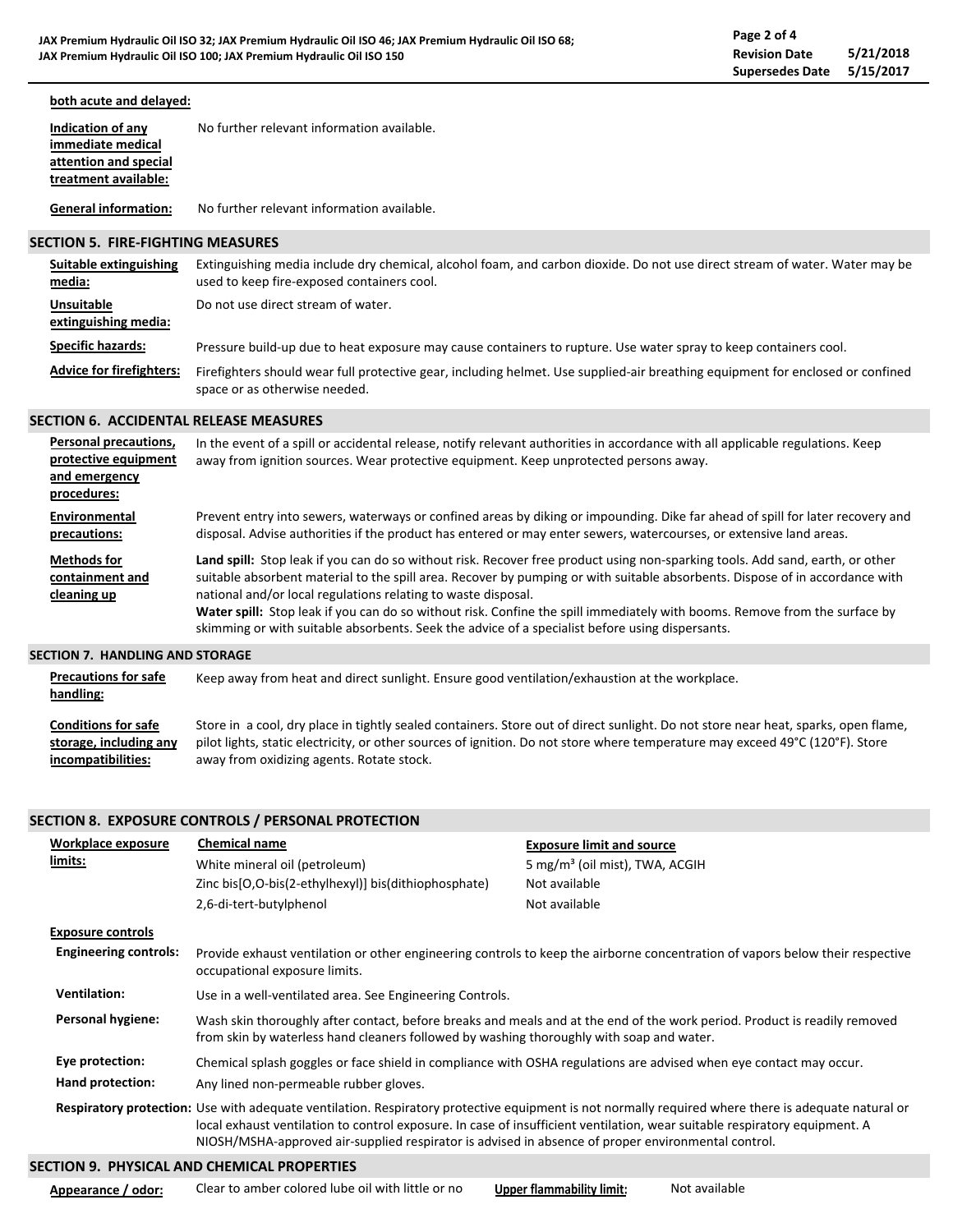**JAX Premium Hydraulic Oil ISO 32; JAX Premium Hydraulic Oil ISO 46; JAX Premium Hydraulic Oil ISO 68; JAX Premium Hydraulic Oil ISO 100; JAX Premium Hydraulic Oil ISO 150 Revision Date 5/21/2018 Supersedes Date Page 3 of 4**

|                                         | odor                          | Lower flammability limit:                          | Not available           |
|-----------------------------------------|-------------------------------|----------------------------------------------------|-------------------------|
| <b>Physical state:</b>                  | Liquid                        | Vapor pressure:                                    | Not available           |
| <b>Odor threshold:</b>                  | Not available                 | Vapor density:                                     |                         |
| pH:                                     | Not available                 |                                                    | Not available           |
| Melting / freezing point: Not available |                               | <b>Relative density:</b>                           | $0.85 - 0.89$ (typical) |
| Initial boiling point                   | Not available                 |                                                    |                         |
| and boiling range:                      |                               | Solubility in water:                               | Not available           |
| Flash point:                            | 403°F (206°C) min., ASTM D 92 | <b>Partition coefficient</b><br>(n-octanol/water): | Not available           |
| <b>Evaporation rate:</b>                | Not available                 | <b>Autoignition temperature:</b>                   | Not available           |
| Flammability (solid, gas):              | Not applicable                | Decomposition temperature: Not available           |                         |
|                                         |                               | Viscosity:                                         | Not available           |

### **SECTION 10. STABILITY AND REACTIVITY**

| <b>Reactivity:</b>                             | Not reactive under normal conditions.                                                                                                                                                                        |
|------------------------------------------------|--------------------------------------------------------------------------------------------------------------------------------------------------------------------------------------------------------------|
| <b>Chemical stability:</b>                     | Stable under recommended conditions.                                                                                                                                                                         |
| Possibility of<br>hazardous reactions:         | Hazardous reactions are not expected to occur.                                                                                                                                                               |
| <b>Conditions and</b><br>materials to avoid:   | Avoid contact with heat, open flames, and oxidizing agents.                                                                                                                                                  |
| <b>Hazardous</b><br>decomposition<br>products: | Carbon monoxide, carbon dioxide, oxides of sulfur, oxides of phosphorus, oxides of zinc, aldehydes, hydrogen sulfide, alkyl<br>mercaptans, smoke and irritating vapors as products of incomplete combustion. |

### **SECTION 11. TOXICOLOGICAL INFORMATION**

**Information on likely routes of exposure**

| Eye contact:                              | No known significant effects or critical hazards.                                            |                         |               |
|-------------------------------------------|----------------------------------------------------------------------------------------------|-------------------------|---------------|
| Skin contact:                             | No known significant effects or critical hazards.                                            |                         |               |
| Inhalation:                               | No known significant effects or critical hazards.                                            |                         |               |
| Ingestion:                                | No known significant effects or critical hazards.                                            |                         |               |
| Component                                 | <b>Components</b>                                                                            | $\underline{LD}_{50}$   | $LC_{50}$     |
| information:                              | White mineral oil (petroleum)                                                                | >5000 mg/kg (oral, rat) | Not available |
|                                           | Zinc bis[O,O-bis(2-ethylhexyl)] bis(dithiophosphate)                                         | Not available           | Not available |
|                                           | 2,6-di-tert-butylphenol                                                                      | Not available           | Not available |
|                                           | Information on physical, chemical and toxicological effects                                  |                         |               |
| Symptoms:                                 | See Section 4 of this SDS for symptoms.                                                      |                         |               |
|                                           | Delayed and immediate effects, and chronic effects, from short and long-terms exposure       |                         |               |
| <b>Effects:</b>                           | No further relevant information available.                                                   |                         |               |
| Carcinogenicity:                          | This product does not contain a carcinogen or potential carcinogen as listed by NTP or IARC. |                         |               |
| <b>Numerical measures of</b><br>toxicity: | Not determined                                                                               |                         |               |
| <b>SECTION 12. ECOLOGICAL INFORMATION</b> |                                                                                              |                         |               |
| Ecotoxicity:                              | Not available                                                                                |                         |               |
| Component                                 | <b>Components</b>                                                                            | $L(E)C_{50}$            |               |
| information:                              | White mineral oil (petroleum)                                                                | Not available           |               |
|                                           | Zinc bis[O,O-bis(2-ethylhexyl)] bis(dithiophosphate)                                         | Not available           |               |
|                                           | 2,6-di-tert-butylphenol                                                                      | Not available           |               |

**Persistence and degradability:**

Not determined